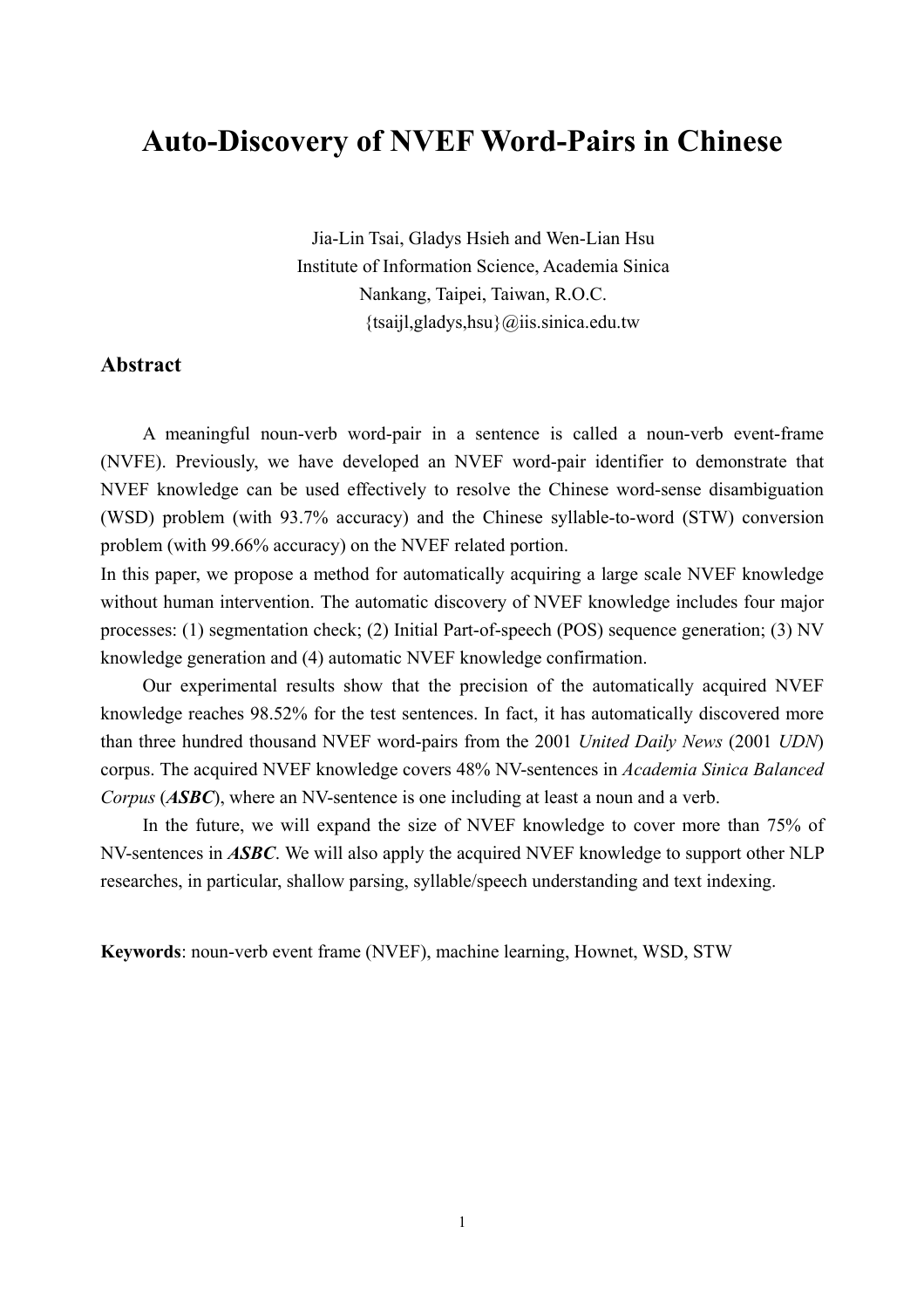### **1. Introduction**

The most challenging problem in NLP is to program computers to understand natural languages. For a human being, efficient syllable-to-word (STW) conversion and word sense disambiguation (WSD) arise naturally while a sentence is understood. Therefore, in designing a natural language understanding (NLD) system, two basic problems are to derive methods and knowledge for effectively performing the tasks of STW and WSD.

For most languages, a sentence is a grammatical organization of words expressing a complete thought [Chu 1982, Fromkin *et al*. 1998]. Since a word is usually encoded with ploy-senses, to understand language, efficient word sense disambiguation (WSD) becomes a critical problem for any NLD system. According to a study in cognitive science [Choueka *et al*. 1983], people often disambiguate word sense using only a few other words in a given context (frequently only one additional word). Thus, the relationships between one word and others can be effectively used to resolve ambiguity. Furthermore, from [Small *et al*. 1988, Krovetz *et al*. 1992, Resnik *et al*. 2000], most ambiguities occur with nouns and verbs, and the object-event (i.e. noun-verb) distinction is a major ontological division for humans [Carey 1992]. Tsai *et al*. (2002) have shown that the knowledge of noun-verb event frame (NVEF) sense/word-pairs can be used effectively to achieve a WSD accuracy of 93.7% for the NVEF related portion in Chinese, which supports the above claim of [Choueka *et al*. 1983].

The most common relationships between nouns and verbs are subject-predicate (SP) and verb-object (VO) [胡裕樹 *et al*. 1995, Fromkin *et al*. 1998]. In Chinese, such NV relationships could be found in various language units: compounds, phrases or sentences [Li *et al*. 1997]. As our observation, the major NV relationships in compounds/phrases are SP, VO, MH (modifier-head) and VC (verb-complement) constructions; the major NV relationships in sentences are SP and VO constructions. Consider the Chinese sentence: 這輛車行駛順暢(This car moves well). There are two possible NV word-pairs, "車-行駛(car, move)" and "車行-駛(auto shop, move)." It is clear that the permissible (or meaningful) NV word-pair is "車-行駛(car, move)" and it is a SP construction. We call such a permissible NV word-pair a noun-verb *event frame* (*NVEF*) word-pair. And, the collection of the NV word-pair 車**-**行駛 and its sense-pair **Land-Vehicle|**車**-VehicleGo|**駛 is called a permissible NVEF knowledge.

The most popular input method for Chinese is syllable-based. Since the average number of characters sharing the same syllable is 17, efficient STW conversion becomes an indispensable tool. Tsai *et al*. (2002) have shown that the NVEF knowledge can be used to achieve a STW accuracy rate of 99.66% for converting NVEF related words. Since the creation of NVEF knowledge bears no particular application in mind, and still it can be used to effectively resolve the WSD and STW problems, the NVEF knowledge is potentially application independent for NLP. We shall further investigate the effectiveness of NVEF knowledge in other NLP applications,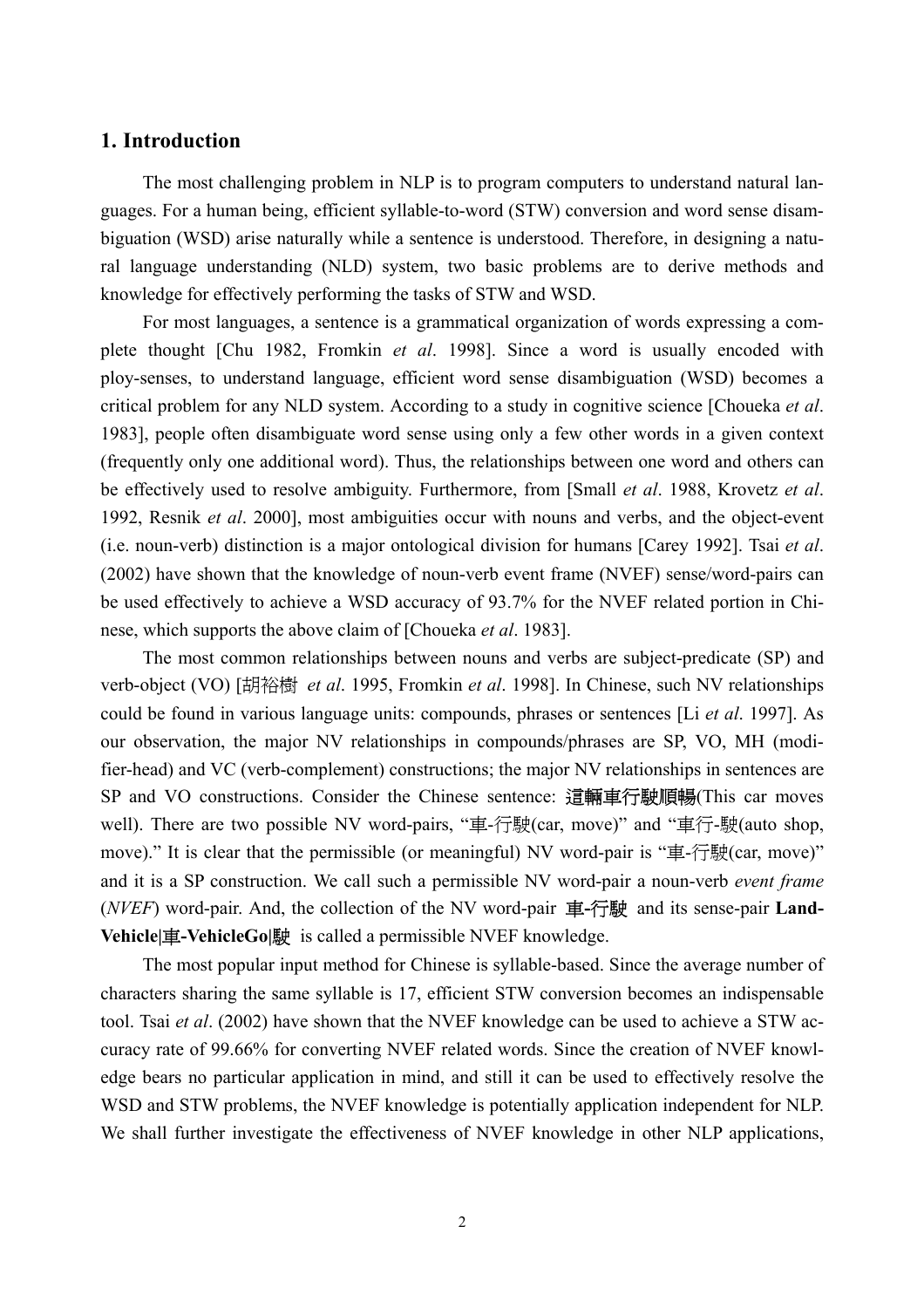such as syllable/speech understanding and full/shallow parsing.

We have reported a semi-automatic generation of NVEF knowledge in [Tsai *et al*. 2002]. This method uses the N-V frequencies in sentences groups to generate NVEF candidates to be filtered by human editors. However, it is quite laborious to create a large scale NVEF knowledge. In this paper, we propose a new method to discover NVEF knowledge automatically from running texts, and construct a large scale NVEF knowledge efficiently.

This paper is arranged as follows. In Section 2, we present the details of auto-discovery of NVEF knowledge. Experimental results and analyses are described in Section 3. Conclusion and directions for future researches will be discussed in Section 4.

## **2. Development of Auto-Discovery of NVEF Knowledge**

To develop an auto-discovery system for NVEF knowledge (AUTO-NVEF), we use Hownet 1.0 [Dong] as a system dictionary. This system dictionary provides knowledge of the Chinese word (58,541 words), parts-of-speech (POS) and word senses, in which there are 33,264 nouns, 16,723 verbs and 16,469 senses (including 10,011 noun-senses and 4,462 verb-senses).

#### **2.1 Definition of the NVEF Knowledge**

The sense of a word is defined as its DEF (concept definition) in Hownet. Table 1 lists three different senses of the Chinese word "車(Che/car/turn)." In Hownet, the DEF of a word consists of its main feature and secondary features. For example, in the DEF "character| $\overline{\chi}$ 字,surname|姓,human|人,ProperName|專" of the word "車(Che)," the first item "character|文 字" is the main feature, and the remaining three items, "surname|姓," "human|人," and "ProperName|專," are its secondary features. The main feature in Hownet can inherit features in the hypernym-hyponym hierarchy. There are approximately 1,500 features in Hownet. Each of these features is called a *sememe*, which refers to the smallest semantic unit that cannot be further reduced.

| C. Word <sup>a</sup> | E.Word <sup>a</sup> | Part-of-speech | Sense ( <i>i.e.</i> DEF in Hownet)                   |
|----------------------|---------------------|----------------|------------------------------------------------------|
| 車                    | Che                 | Noun           | character  文字, surname  姓, human   人, ProperName   專 |
| 車                    | car                 | <b>Noun</b>    | LandVehicle 車                                        |
| 車                    | turn                | Verb           | cutl切削                                               |
|                      |                     |                |                                                      |

Table 1. Three different senses of the Chinese word "車(Che/car/turn)"

<sup>a</sup> C.Word refers to a Chinese word; E.Word refers to an English word

As we mentioned, a permissible (or meaningful) NV word-pair is a noun-verb event-frame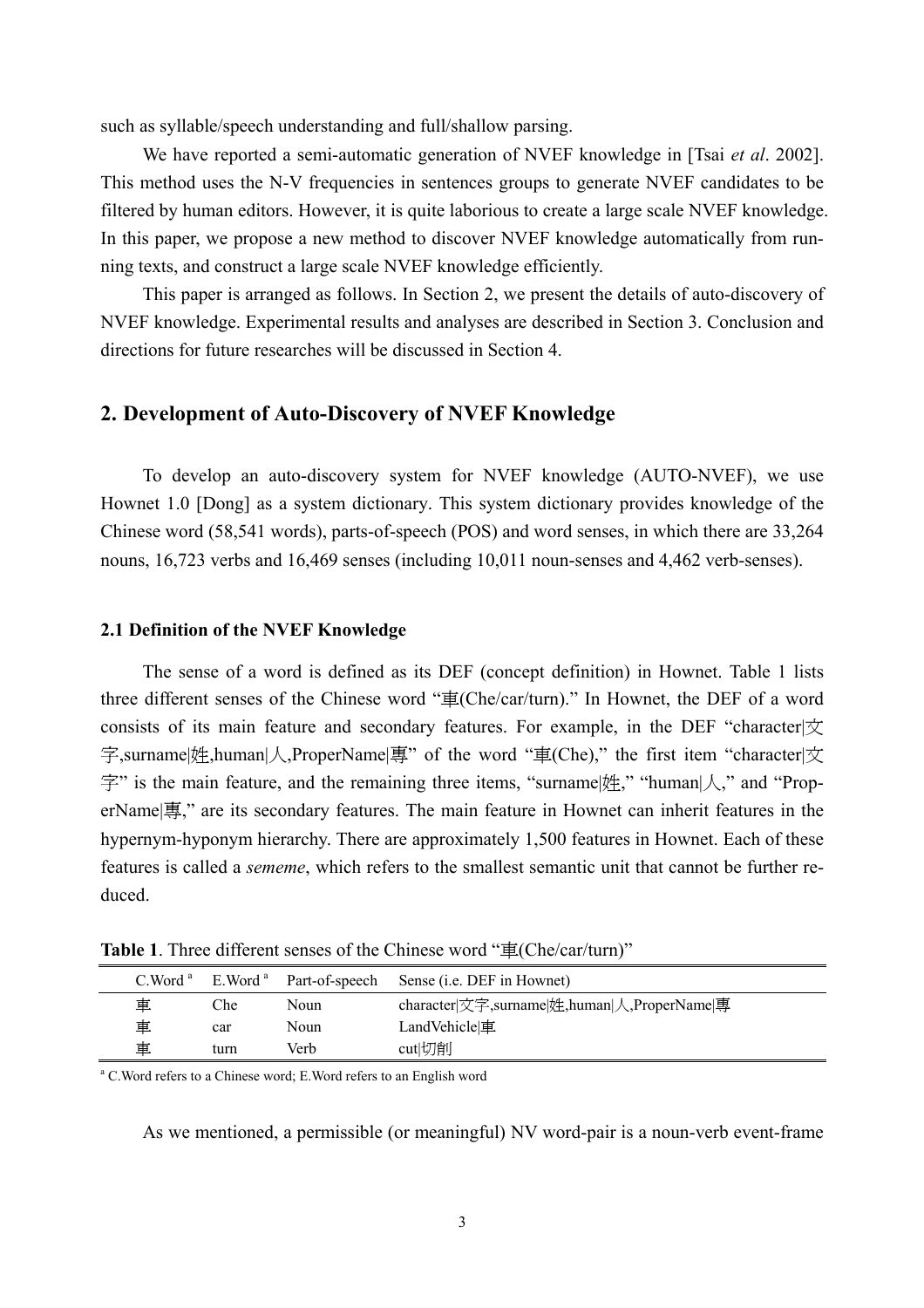word-pair (*NVEF word-pair*), such as 車**-**行駛(Che/car/turn, move). From Table 2, the only permissible NVEF sense-pair for 車**-**行駛(car, move) is **LandVehicle|**車**-VehicleGo|**駛. Such an NVEF sense-pair and its corresponding NVEF word-pairs is called NVEF knowledge. Here, the combination of the NVEF sense-pair **LandVehicle|**車**-VehicleGo|**駛 and the NVEF word-pair 車**-**行駛 constructs a collection of NVEF knowledge.

To effectively represent the NVEF knowledge, we have proposed an NVEF knowledge representation tree (NVEF KR-tree) to store and display the collected NVEF knowledge. The details of the NVEF KR-tree are described below [Tsai *et al*. 2002].

#### **2.2 Knowledge Representation Tree of NVEF Sense-Pairs and Word-Pairs**

A knowledge representation tree (KR-tree) of NVEF sense-pairs is shown in Fig.1.



Figure 1. An illustration of the KR-tree using " $\lambda \top$ *m* (artifact)" as an example noun-sense subclass. (The English words in parentheses are provided for explanatory purposes only.)

There are two types of nodes in the KR-tree, namely, *function nodes* and *concept nodes*. Concept nodes refer to words and features in Hownet. Function nodes are used to define the relationships between the parent and children concept nodes. We omit the function node "subclass" so that if a concept node B is the child of another concept node A, then B is a subclass of A. We can classify the noun-sense class (名詞詞義分類) into 15 subclasses according to their main features. These are "微生物(bacteria)," "動物類(animal)," "人物類(human)," "植物類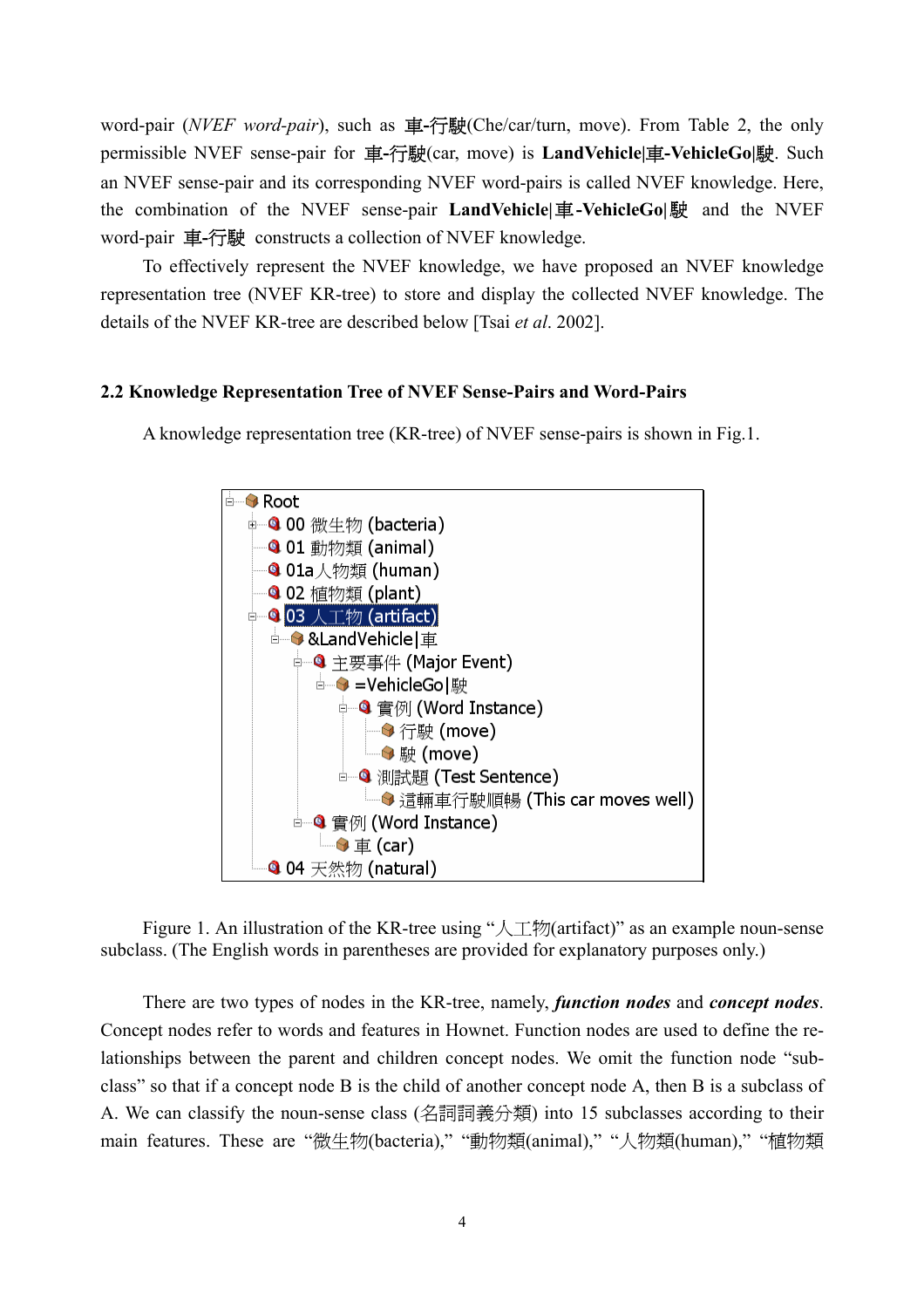(plant)," "人工物(artifact)," "天然物(natural)," "事件類(event)," "精神類(mental)," "現象類 (phenomena)," "物形類(shape)," "地點類(place)," "位置類(location)," "時間類(time)," "抽象 類(abstract)" and "數量類(quantity)." Appendix A provides a sample table of the 15 main features of nouns in each noun-sense subclass.

The three function nodes used in the KR-tree are shown in Figure 1:

(1) **Major-Event** (主要事件): The content of its parent node represents a noun-sense subclass, and the content of its child node represents a verb-sense subclass. A noun-sense subclass and a verb-sense subclass linked by a Major-Event function node is an NVEF subclass sense-pair, such as "&LandVehicle|車" and "=VehcileGo|駛" in Figure 1. To describe various relationships between noun-sense and verb-sense subclasses, we design three subclass sense-symbols, in which "=" means "*exact*," "&" means "*like*," and "%" means "*inclusive*." An example using these symbols is provided below.

Provided that there are three senses  $S_1$ ,  $S_2$ , and  $S_3$  as well as their corresponding words  $W_1$ ,  $W_2$  and  $W_3$ . Let

 $S_1 =$  LandVehicle|車,\*transport|運送,#human|人,#die|死 W<sub>1</sub>="靈車(hearse)"

 $S_2$  = LandVehicle|車,\*transport|運送,#human|人  $W_2$ ="客車(bus)"

 $S_3 =$  LandVehicle|車, police|警 W<sub>3</sub>="警車(police car)"

Then, we have that sense/word  $S_3/W_3$  is in the "=LandVehicle<sup>[orderright</sup>]  $\frac{1}{2}$  *exact*-subclass; senses/words  $S_1/W_1$  and  $S_2/W_2$  are in the "&LandVehicle|車,\*transport|運  $\mathcal{L}^{\mathcal{L}^{\mathcal{L}}}$  *like*-subclass; and senses/words  $S_1/W_1$ ,  $S_2/W_2$ , and  $S_3/W_3$  are in the "%LandVehicle|車" *inclusive*-subclass.

- (2) **Word-Instance** (實例): The content of its children are the words belonging to the sense subclass of its parent node. These words are self-learned by the NVEF sense-pair identifier according to the sentences under the Test-Sentence nodes.
- (3) **Test-Sentence** (測試題): The content of its children is several selected test sentences in support of its corresponding NVEF subclass sense-pair.

#### **2.3 Auto-Discovery of NVEF Knowledge**

The task of AUTO-NVEF is to automatically find out meaningful NVEF sense/word-pairs (NVEF knowledge) from Chinese sentences. Figure 1 is the flow chart of AUTO-NVEF. There are four major processes in AUTO-NVEF. The details of these major processes are described as follows (see Figure 2 and Table 2).

*Process 1. Segmentation check*: In this stage, the Chinese sentence will be segmented by two strategies: *right-to-left longest word first* (RL-LWF), and *left-to-right longest word first* (LR-LWF). If both RL-LWF and LR-LWF segmentations are equal (in short form, RL-LWF=LR-LWF) and the word number of the segmentation is greater than one, this segmen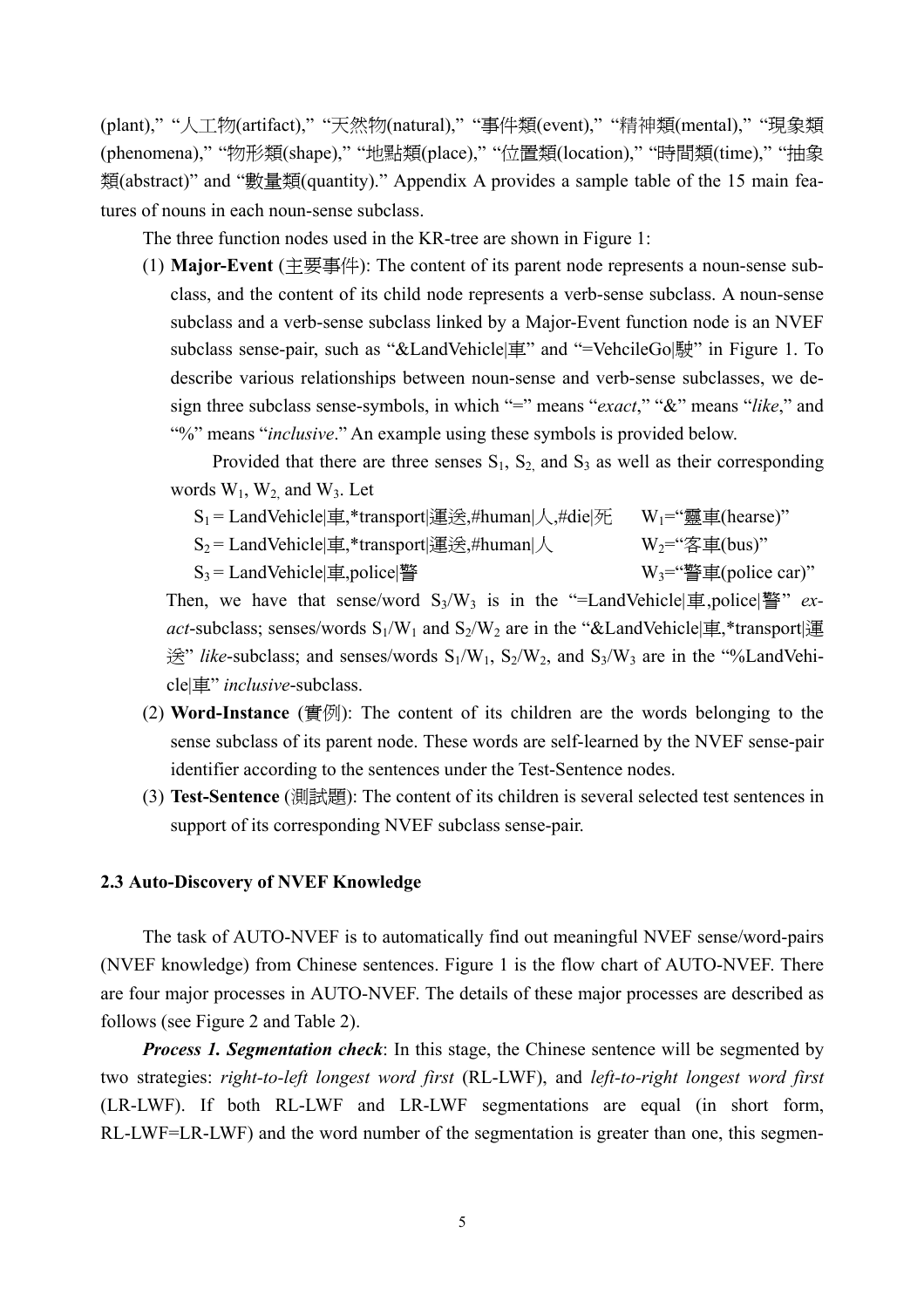tation result will be sent to *process 2*; otherwise, a *NULL* segmentation will be sent. Table 3 is a comparison of word-segmentation accuracies for RL-LWF, LR-LWF and RL-LWF=LR-LWF strategies with CKIP lexicon [CKIP 1995]. The word-segmentation accuracy is the ratio of fully correct segmented sentences to all sentences of *Academia Sinica Balancing Corpus* (*ASBC*) [CKIP 1995]. A fully correct segmented sentence means the segmented result exactly matches its corresponding segmentation *ASBC*. Table 3 shows that the technique of RL-LWF=LR-LWF achieves the best word-segmentation accuracy.



Figure 2. The flow chart of AUTO-NVEF

| Table 2. An illustration of AUTO-NVEF for the Chinese sentence "音樂會現場湧入許多觀眾                   |
|-----------------------------------------------------------------------------------------------|
| (There are many audiences entering the locale of concert)." (The English words in parentheses |
| are included for explanatory purpose only.)                                                   |

| Process | Output                                                                                             |  |
|---------|----------------------------------------------------------------------------------------------------|--|
| (1)     | 音樂會(concert)/現場(locale)/湧入(enter)/許多(many)/觀眾(audience)                                            |  |
| (2)     | $N_1N_2V_3ADJ_4N_5$ , where $N_1 =$ 音樂會]; $N_2 =$ [現場]; $V_3 =$ [湧入]; $ADJ_4 =$ [許多]; $N_5 =$ [觀眾] |  |
| (3)     | NV 1 = "現場/place 地方,#fact 事情/N"                                                                    |  |
|         | - "湧入(yong3 ru4)/GoInto 進入/V"                                                                      |  |
|         | NV 2 = "觀眾/human 人,*look 看,#entertainment 藝,#sport 體育,*recreation 娛樂/N"                            |  |
|         | - "湧入(yong3 ru4)/GoInto 進入/V"                                                                      |  |
| (4)     | NV 1 is NVEF knowledge by keeping-condition; learned NVEF template is [音樂會 NV 許多]                  |  |
|         | NV 2 is NVEF knowledge by keeping-condition; learned NVEF template is [現場 V 許多 N]                  |  |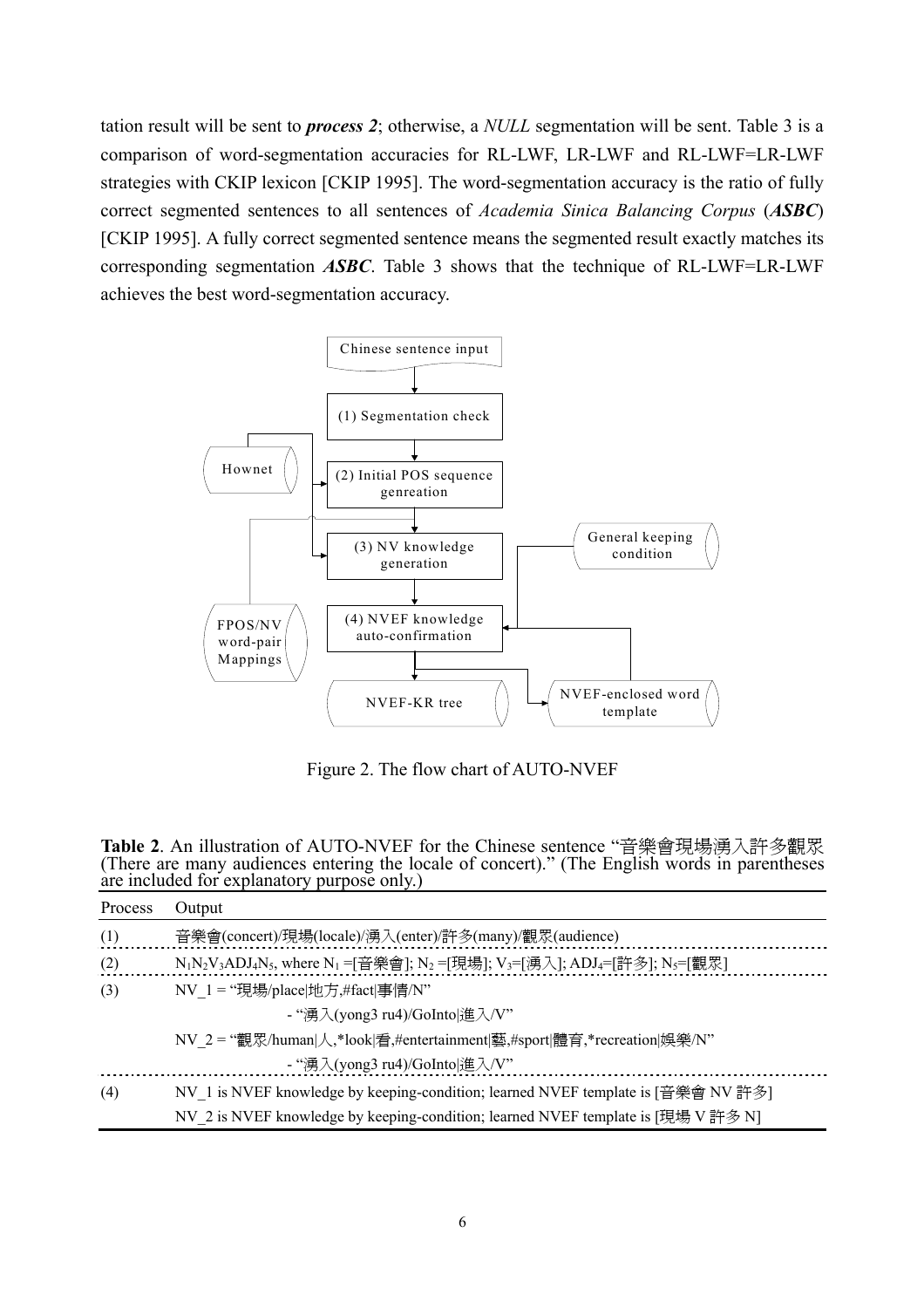|          | $\sum_{i=1}^{n} \sum_{i=1}^{n} \sum_{j=1}^{n} \sum_{j=1}^{n} \sum_{j=1}^{n} \sum_{j=1}^{n} \sum_{j=1}^{n} \sum_{j=1}^{n} \sum_{j=1}^{n} \sum_{j=1}^{n} \sum_{j=1}^{n} \sum_{j=1}^{n} \sum_{j=1}^{n} \sum_{j=1}^{n} \sum_{j=1}^{n} \sum_{j=1}^{n} \sum_{j=1}^{n} \sum_{j=1}^{n} \sum_{j=1}^{n} \sum_{j=1}^{n} \sum_{j=1}^{n} \sum_{j=1}^{n}$ |        |                   |  |  |
|----------|---------------------------------------------------------------------------------------------------------------------------------------------------------------------------------------------------------------------------------------------------------------------------------------------------------------------------------------------|--------|-------------------|--|--|
|          | RL-LWF                                                                                                                                                                                                                                                                                                                                      | LR-LWF | $RL-LWF = LF-LWF$ |  |  |
| Accuracy | 82.5%                                                                                                                                                                                                                                                                                                                                       | 81.7%  | 86.86%            |  |  |
| Recall   | 100%                                                                                                                                                                                                                                                                                                                                        | 100%   | 89 33%            |  |  |

**Table 3**. A comparison of word-segmentation accuracies for RL-LWF, LR-LWF and RL-LWF = LR-LWF strategies (the test sentences are *ASBC* and the dictionary is CKIP lexicon)

*Process 2. Initial POS sequence generation*: If the output of *process 1* is not a *NULL* segmentation, this process will be triggered. This stage is comprised of the following steps.

- 1) For the segmentation result  $w_1/w_2/.../w_{n-1}/w_n$  from *process 1*, our algorithm compute the POS of wi, where i = 2 to n, as follows. It first computes the following two sets: a) the *following POS/frequency set* of wi-1 by *ASBC* tagging corpus and b) the *Hownet POS set* of wi. Then, it computes the POS intersection of the two sets. Finally, it selects the POS with the largest frequency in the POS intersection to be the POS of w<sub>i</sub>. If there are more than one POS with the largest frequency, the POS of wi will be set to *NULL* POS.
- 2) Similarly, the POS of  $w_1$  will be determined by the POS with the largest frequency in the POS intersection of the *preceding POS/frequency set* of w<sub>2</sub> and the *Hownet POS set* of w<sub>1</sub>.
- 3) By combining the determined POSs of wi, where *i* =1 to n, the *initial POS sequence* (*IPOS*) will be generated. Take the Chinese segmentation 生**/**了 as an example. The following POS/frequency set of the Chinese word  $\pm$ (bear) is {N/103, PREP/42, STRU/36, V/35, ADV/16, CONJ/10, ECHO/9, ADJ/1}. The Hownet POS set of the Chinese word  $\vec{\mathcal{J}}$  is {V, STRU}. According to these sets, we have POS intersection {STRU/36, V/35}. Since the POS with the largest frequency in this intersection is **STRU**, the POS of  $\vec{\tau}$  will be set to **STRU**. Similarly, according to the intersection  $\{V/16124, N/1321, ADJ/4\}$  of the preceding POS/frequency set {V/16124, N/1321, PREP/1232, ECHO/121, ADV/58, STRU/26, CONJ/4, ADJ/4} of  $\overrightarrow{J}$  and the Hownet POS set {V, N, ADJ} of  $\pm$ , the POS of  $\pm$  will be set to **V**. Table 4 is a mapping list of CKIP POS tag and Hownet POS tag.

|             | Noun | Verb | Adjective | Adverb |    | Preposition Conjunction | Expletive | <b>Structural Particle</b> |
|-------------|------|------|-----------|--------|----|-------------------------|-----------|----------------------------|
| <b>CKIP</b> |      |      |           |        |    |                         |           | De.                        |
| Hownet      | N    |      | ADJ.      | ADV    | рp | CONJ                    | ECHO      | STRU                       |

**Table 4**. A mapping list of CKIP POS tag and Hownet POS tag

*Process 3. NV knowledge generation*: If the output of *process 2* does not include any *NULL* POS, this process will be triggered. The steps of this process are given as follows.

1) Compute the *final POS sequence* (*FPOS*). For the portion of contiguous noun sequence (such as  $N_1N_2$ ) of the *IPOS*, the last noun (such as  $N_2$ ) will be kept and the other nouns will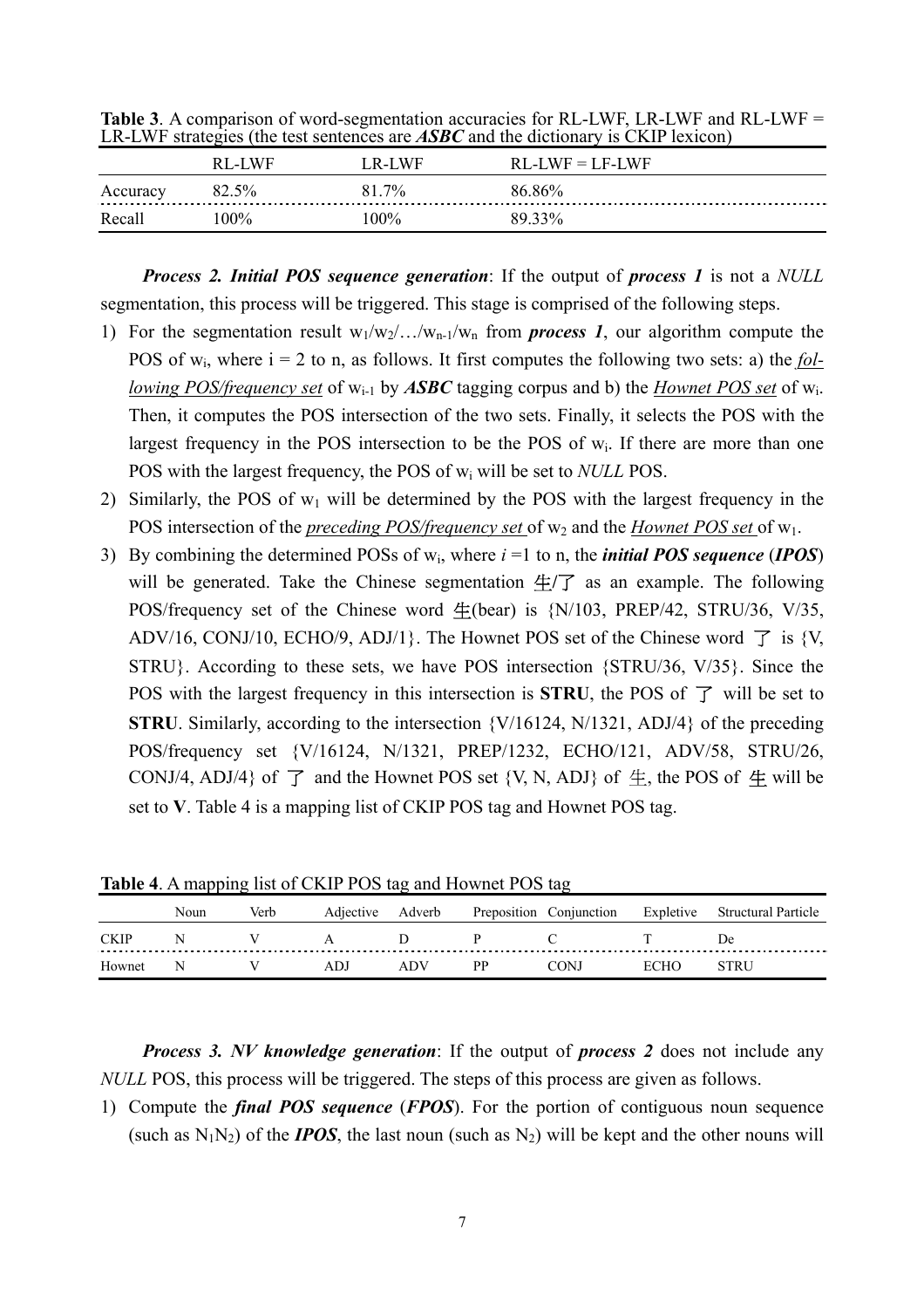be dropped from the *IPOS*. This is because the last noun of a contiguous noun sequence (such as 航空/公司) in Chinese is usually the head of such a sequence. This step translates an *IPOS* into a *FPOS*. Take the Chinese sentence 音樂會(N<sub>1</sub>)現場(N<sub>2</sub>)湧入(V<sub>3</sub>)許多(ADJ<sub>4</sub>) 觀眾(N<sub>5</sub>) as an example. Its *IPOS* (N<sub>1</sub>N<sub>2</sub>V<sub>3</sub>ADJ<sub>4</sub>N<sub>5</sub>) will be translated into *FPOS*  $(N_1V_2ADJ_3N_4)$ .

- 2) According to the *FPOS*, the NV word-pairs will be generated. In this case, since the auto-generated NV word-pairs for the **FPOS**  $N_1V_2ADJ_3N_4$  are  $N_1V_2$  and  $N_4V_2$ , the NV word-pairs 現場**(N)**湧入**(V)** and 湧入**(V)**觀眾**(N)** will be generated. Appendix. B lists three sample mappings of the *FPOSs* and their corresponding NV word-pairs. In this study, we create about one hundred mappings of *FPOSs* and their corresponding NV word-pairs.
- 3) According to Hownet, it computes all NV sense-pairs for the generated NV word-pairs. For the above case, we have two collections of NV knowledge (see Table 2):

NV\_1 = "現場(locale)/place|地方,#fact|事情/N" – "湧入(enter)/GoInto|進入/V", and

NV\_2 = "觀眾(audience)/human|人,\*look|看,#entertainment|藝,#sport|體育,\*recreation|娛 樂/N" – "湧入(enter)/GoInto|進入/V".

*Process 4. NVEF knowledge auto-confirmation*: In this stage, it automatically confirms whether the generated NV knowledge is NVEF knowledge. The two auto-confirmation procedures are given as follows.

(a) **General keeping (GK) condition check**: Each GK condition is constructed by a noun-sense class defined in [Tsai *et al*. 2002] (see Appendix A) and a verb main DEF in Hownet 1.0 [Dong]. For example, the pair of noun-sense class "人物類(human)" and verb main DEF "GoInto|進入" is a GK condition. In [Tsai *et al*. 2002], we created 5,680 GK conditions from the manually confirmed NVEF knowledge. If the noun-sense class and the verb main DEF of the generated NV knowledge fits one of GK conditions, it will be automatically confirmed as a collection of NVEF knowledge and sent to NVEF KR-tree. Appendix. C gives ten GK conditions used in this study.

 (b) **NVEF enclosed-word template (NVEF-EW template) check**: If the generated NV knowledge cannot be auto-confirmed as NVEF knowledge in procedure (a), this procedure will be triggered. A NVEF-EW template is composed of all left words and right words of a NVEF word-pair in a Chinese sentence. For example, the NVEF-EW template of the NVEF word-pair "汽車-行駛(car, move)" in the Chinese sentence 這(this)/汽車 (car)/似乎(seem)/行駛(move)/順暢(well) is 這 *N* 似乎 *V* 順暢. In this study, all the NVEF-EW templates are generated from the following resources: i) the collection of manually confirmed NVEF knowledge in [Tsai *et al*. 2002], ii) the automatically confirmed NVEF knowledge and iii) the NVEF-EW templates provided by human editor. In this procedure, if the NVEF-EW template of the generated NV word-pair for the Chinese sentence input matches one of the NVEF-EW templates, it will be automatically confirmed as a col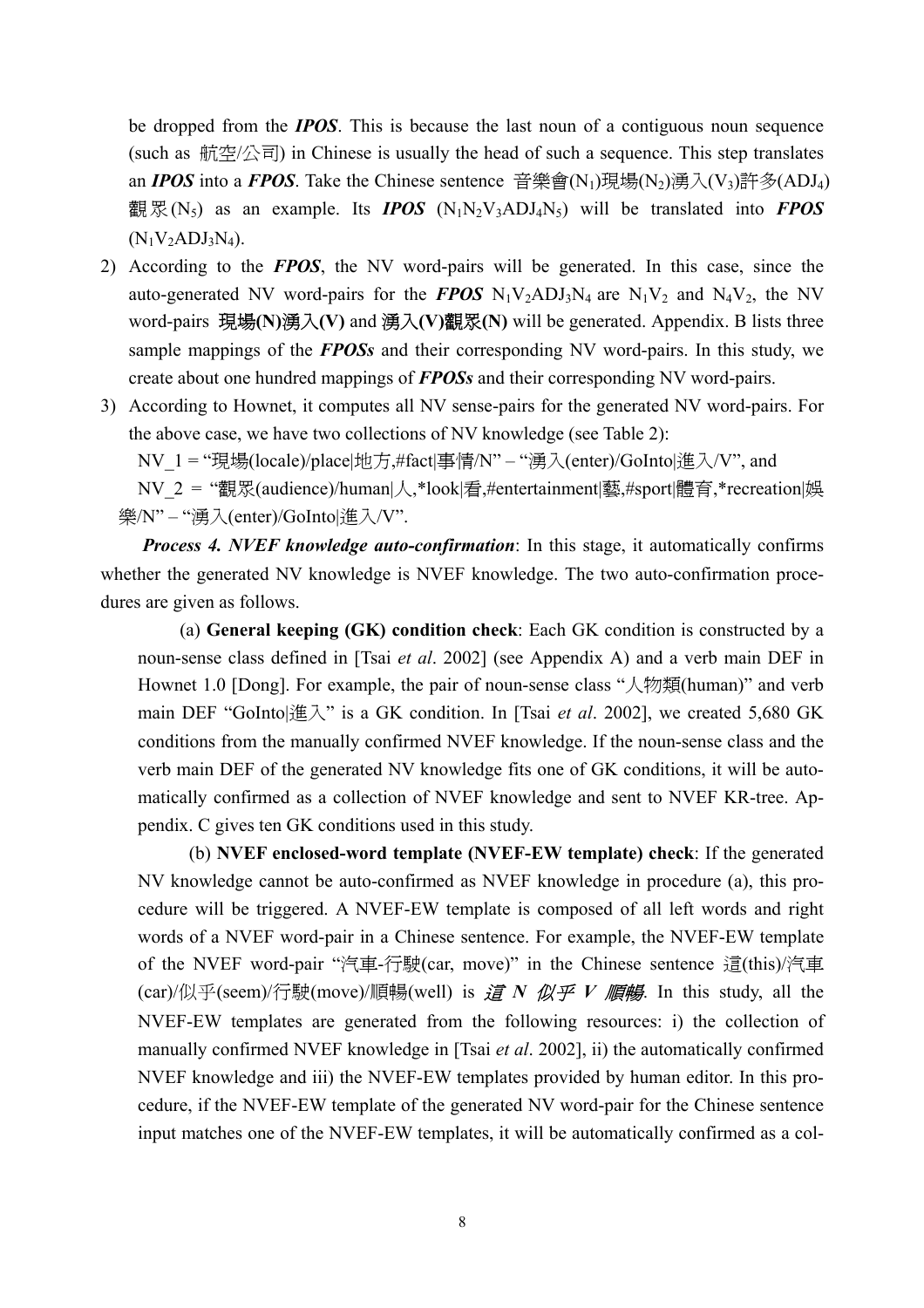lection of NVEF knowledge.

## **3. Experiments**

To evaluate the performance of the proposed auto-discovery of NVEF knowledge, we define the NVEF accuracy and NVEF-identified sentence coverage by Equations (1) and (2):

#### **NVEF accuracy** =

*# of permissible NVEF knowledge / # of total generated NVEF knowledge*. (1)

## **NVEF-identified sentence coverage** =

# *of NVEF-identified sentences / # of total NV sentences*. (2)

In Equation (1), a permissible NVEF knowledge means the generated NVEF knowledge is manually confirmed as a collection of NVEF knowledge. In Equation (2), if the Chinese sentence contains greater or equal to one NVEF word-pair on our NVEF KR-tree by the NVEF word-pair identifier [Tsai *et al*. 2002], this sentence is called an **NVEF-identified sentence**. If the Chinese sentence contains at least one noun and verb, this sentence is called an **NV sentence**. As our computation, there are about 75% of Chinese sentences in Sinica corpus are NV sentences.

| Chinese sentence | 高度壓力使有些人[食量]<減少>                                                                        |              |                  |  |
|------------------|-----------------------------------------------------------------------------------------|--------------|------------------|--|
|                  | (High pressure makes some people that their [eating capacity] <decreased>.)</decreased> |              |                  |  |
| 名詞詞義             | attribute 屬性,ability 能力,&eat 吃                                                          | 動詞詞義         | subtract削減       |  |
| (Noun sense)     |                                                                                         | (Verb sense) |                  |  |
| 名詞 (Noun)        | 食量<br>(eating capacity)                                                                 | 動詞<br>(Verb) | 減少<br>(decrease) |  |

Figure 3. The confirmation UI of NVEF knowledge taking the generated NVEF knowledge for the Chinese sentence 高度壓力使有些人食量減少 (High pressure makes some people that their eating-capacity decreased as an example. (The English words in parentheses, symbols  $\Box$  used to mark a noun and  $\Diamond$  used to mark a verb are there for explanatory purposes only)

#### **3.1 User Interface (UI) for Manually Confirming NVEF Knowledge**

An evaluation UI for the generated NVEF knowledge is developed as shown in Figure 3. By this UI, evaluators (native Chinese speakers) can review the generated NVEF knowledge and determine whether it is a permissible NVEF knowledge. Take the Chinese sentence 高度壓力使 有些人食量減少(High pressure makes some people that their eating capacity decreased) as an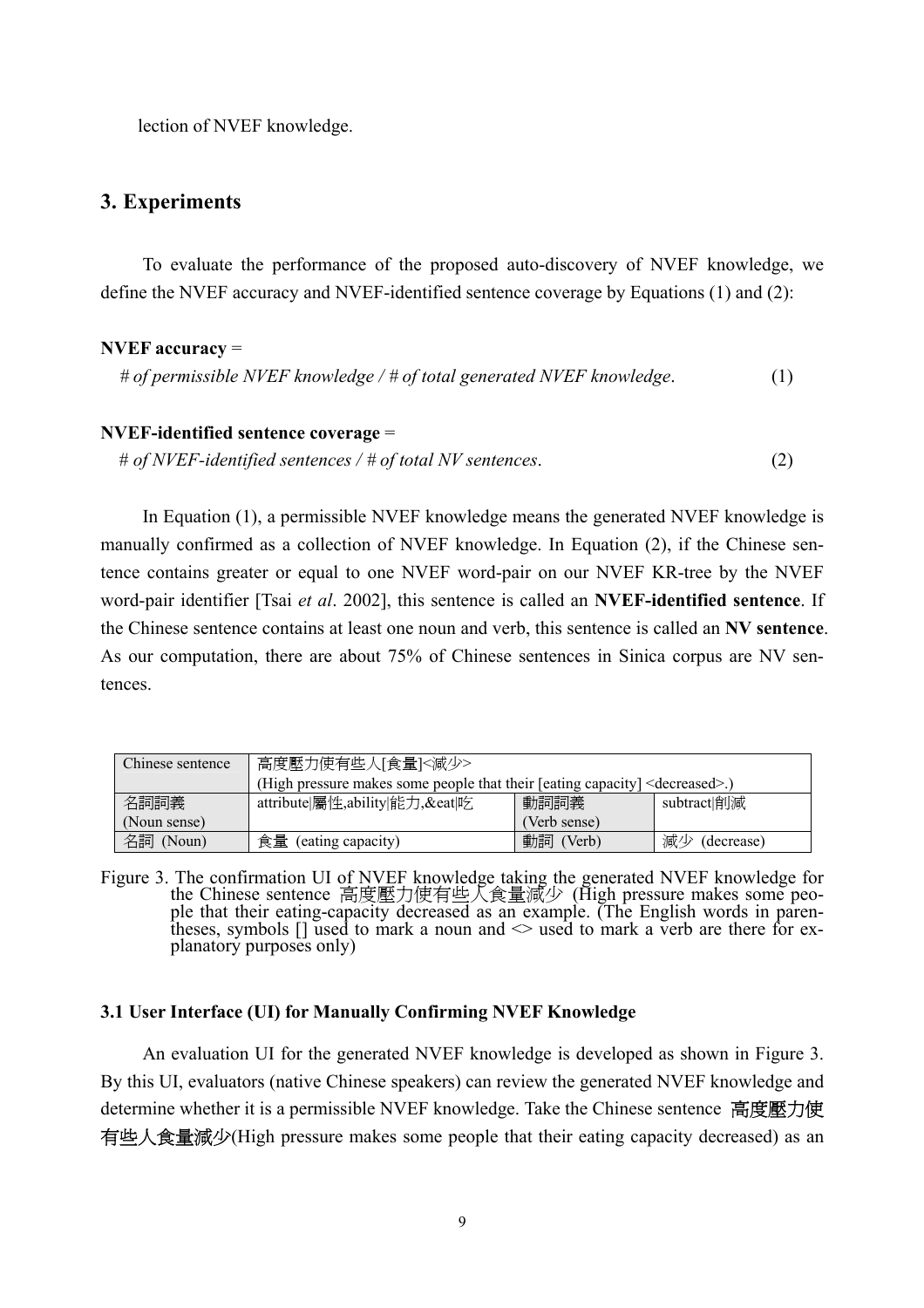example. For this case, AUTO-NVEF will generate a collection of NVEF knowledge including the NVEF sense-pair [attribute|屬性,ability|能力,&eat|吃]-[subtract|削減] and the NVEF word-pair [食量(eating capacity)]-[減少(decrease)]. According to the confirmation principles of permissible NVEF knowledge, evaluators will confirm this generated NVEF knowledge as a permissible NVEF knowledge. The confirmation principles of permissible NVEF knowledge are given as follows.

#### **3.2 Confirmation Principles of permissible NVEF Knowledge**

An auto-generated NVEF knowledge should be confirmed as a collection of permissible NVEF knowledge if it fits all three principles below.

**Principle 1.** Do the NV word-pair make correct POS tags for the given Chinese sentence? **Principle 2.** Do the NV sense-pair and the NV word-pair make sense?

**Principle 3.** Do most NV word-pair instances for the NV sense-pair satisfy Principles 1 and 2?

#### **3.3 Experimental Results**

To evaluate the acquired NVEF knowledge, we divide the 2001 *United Daily News* (2001 UDN) corpus into two distinct sub-corpora. (The UDN 2001 corpus contains 4,539,624 Chinese sentences that were extracted from the *United Daily News* Web site [On-Line United Daily News] from January 17, 2001 to December 30, 2001.)

(1) **Training corpus.** This is the collection of Chinese sentences extracted from the 2001 *UDN* corpus from January 17, 2001 to September 30, 2001. According to the training corpus, we create thirty thousand manually confirmed NVEF word-pairs, which are used to derive the 5,680 general keeping conditions.

(2) **Testing corpus.** This is the collection of Chinese sentences extracted from the 2001 *UDN* corpus from October 1, 2001 to December 31, 2001.

(3) **Test sentences set**. From the testing corpus, we randomly select three days' sentences (October 27, 2001, November 23, 2001 and December 17, 2001) to be our test sentences set.

All of the acquired NVEF knowledge by AUTO-NVEF on the test sentences are manually confirmed by three evaluators. Table 5 is the experimental results of AUTO-NVEF. From Table 5, it shows that AUTO-NVEF can achieve a NVEF accuracy of 98.52%.

**Table 5**. Experimental results of AUTO-NVEF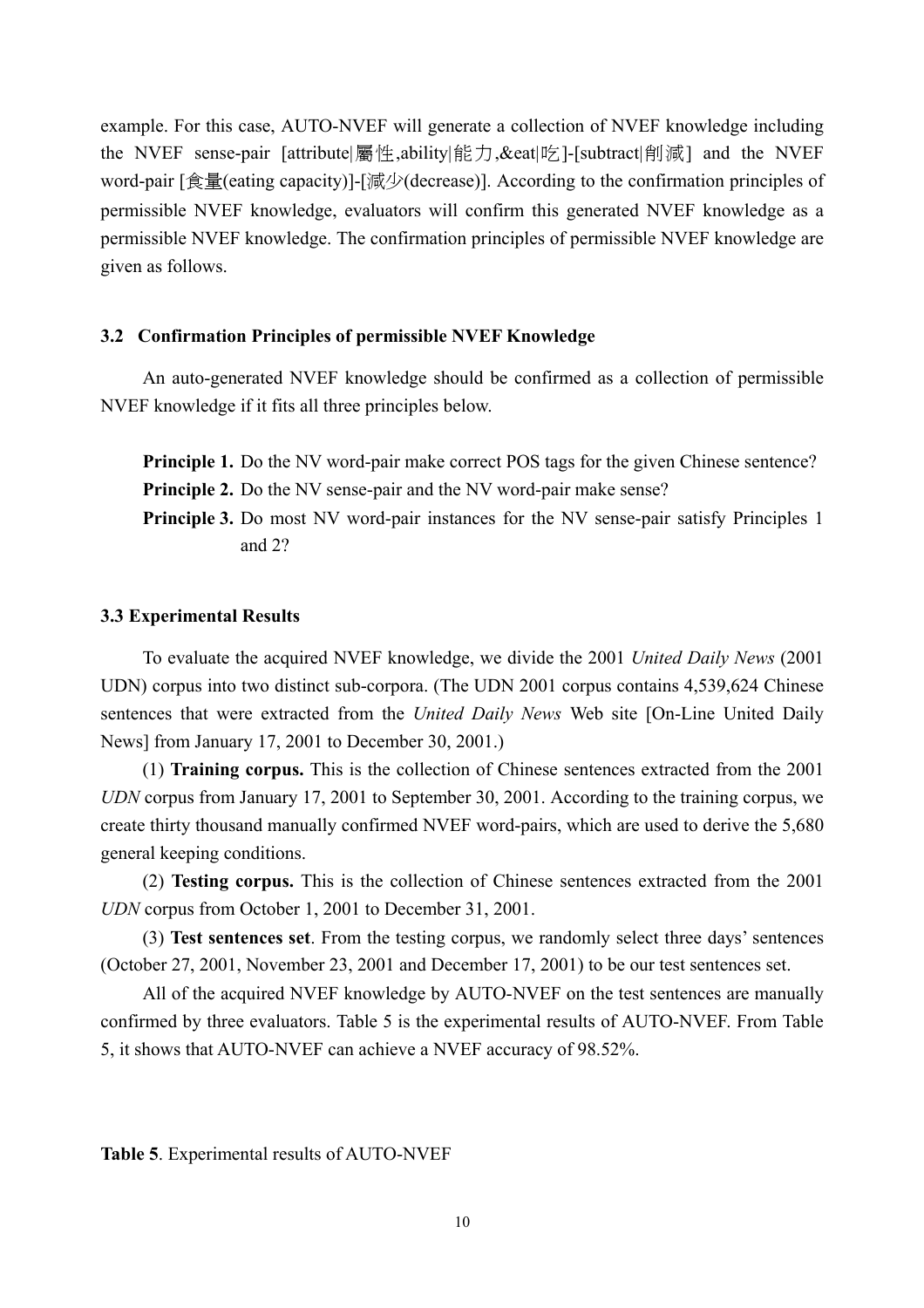| Date of test news | NVEF accuracy           | Evaluator |
|-------------------|-------------------------|-----------|
| October 27, 2001  | 99.10% (1,095/1,105)    |           |
| November 23, 2001 | $97.76\% (1,090/1,115)$ | в         |
| December 17, 2001 | 98.63% (2,156/2,186)    |           |
| Total Average     | 98.52% (4,341/4,406)    |           |

When we apply AUTO-NVEF to the entire 2001 UDN corpus, it auto-generates 167,203 NVEF sense-pairs (8.6M) and 317,820 NVEF word-pairs (10.1M) on the NVEF KR-tree. Within this data, 47% is generated through the general keeping conditions check and the other 53% is generated by the NVEF-enclosed word templates check.

**Table 6**. An illustration of four types of NVEF knowledge and their coverage (The English words in parentheses, symbols  $\left[\right]$  and  $\leq$  are there for explanatory purposes only)

|             | NV pairSentence                                                                                      | <b>Noun</b>              | Verb          | Coverage |
|-------------|------------------------------------------------------------------------------------------------------|--------------------------|---------------|----------|
| <b>Type</b> |                                                                                                      | / DEF                    | / DEF         |          |
| N:V         | 工程 <完成>                                                                                              | 工程 (construction)        | 完成 (complete) | 24.15%   |
|             | (The construction is now completed)                                                                  | affairs 事務, industrial 工 | fulfil 實現     |          |
| $N-V$       | 全部[工程]預定年底<完成>                                                                                       | 工程 (construction)        | 完成 (complete) | 43.83%   |
|             | (All of constructions will be completed by affairs $ \equiv$ 務, industrial $ \perp$ .                |                          | fulfil 實現     |          |
|             | the end of year)                                                                                     |                          |               |          |
| V:N         | <完成> 工程                                                                                              | 工程 (construction)        | 完成 (complete) | 19.61%   |
|             | (to complete a construction)                                                                         | affairs 事務, industrial 工 | fulfil 實現     |          |
| $V-N$       | 建商承諾在年底前<完成>鐵路[工程]                                                                                   | 工程 (construction)        | 完成 (complete) | 12.41%   |
|             | (The building contractor promise to complete affairs $\equiv$ $\frac{3\pi}{12}$ , industrial $\perp$ |                          | fulfil 實現     |          |
|             | railway construction before the end of this year)                                                    |                          |               |          |

#### **3.3.1 Coverage for the Four Types of NVEF Knowledge**

According to the noun and verb positions of NVEF word-pairs in Chinese sentences, the NVEF knowledge can be classified into four types: **N:V**, **N-V**, **V:N**, and **V-N**, where the symbols ":" stands for "next to" and "-" stands for "near by." Table 6 shows examples and the coverage of the four types of NVEF knowledge, in which the ratios (coverage) of the collections of **N:V**, **N-V**, **V:N** and **V-N** are 12.41%, 43.83%, 19.61% and 24.15%, respectively, by applying AUTO-NVEF to 2001 *UDN* corpus. It seems that the percentage of **SP** construction is a little more than that of **VO** construction in the training corpus.

#### **3.3.2 Error Analysis - The Non-Permissible NVEF Knowledge Generated by AUTO-NVEF**

One hundred collections of the generated non-permissible NVEF (NP-NVEF) knowledge are analyzed. We classify these into eleven error types as shown in Table 7, which lists the NP-NVEF confirmation principles and the ratios for the eleven error types. The first three types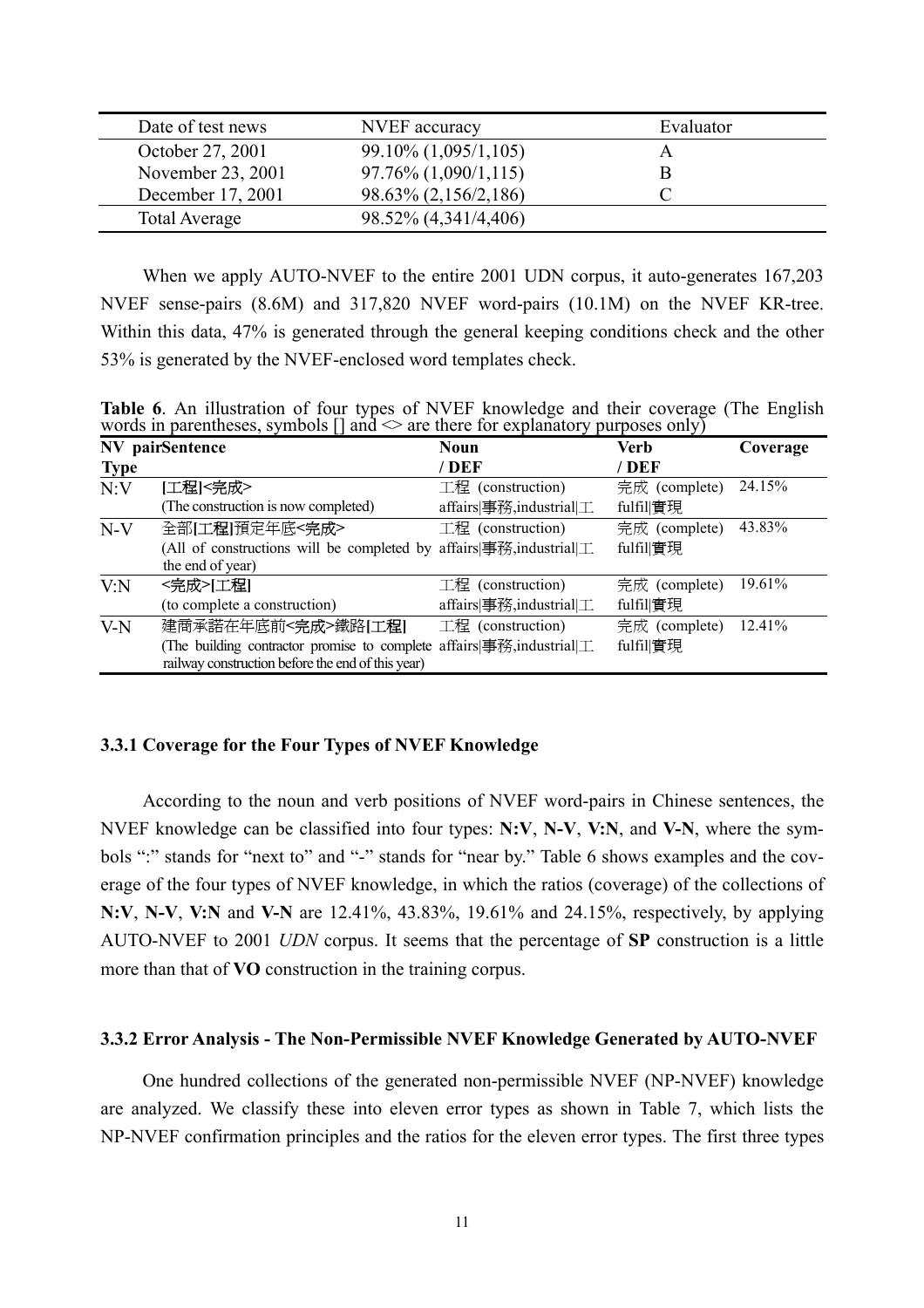consist of 52% of the cases that do not satisfy the NVEF confirmation principles 1, 2 and 3 in Section 3.2. The fourth type is rare with 1% of the cases. Types 5 to 7 consists of 11% of the cases and are caused from incorrect Hownet lexicon, such as the incorrect word-sense *exist|*存在 for the Chinese word 盈盈 (an adjective, normally used to describe a beauty's smile). Types 8 to 11 are referred to as the *four NLP errors* (36% of NP-NVEF cases): Type 8 is the problem of different word-senses used in Ancient and Modern Chinese; type 9 is caused by errors in WSD; type 10 is caused by the unknown word problem; and type 11 is caused by incorrect word segmentation.

| Type             | <b>Confirming principle of Non-Permissible NVEF Knowledge</b>                                                  | Per-     |
|------------------|----------------------------------------------------------------------------------------------------------------|----------|
|                  |                                                                                                                | centage  |
| $\overline{1}$   | NV Word-pair cannot make a reasonable and legitimate POS tagging for                                           | 33%      |
|                  | the Chinese sentence.                                                                                          | (33/100) |
| $\overline{2}$   | NV sense-par (DEF) and the NV word-pair cannot make sense for each                                             | 17%      |
|                  | other                                                                                                          | (17/100) |
| $\overline{3}$   | In this NV pair, one of word sense cannot inherit its parent category.                                         | $2\%$    |
|                  |                                                                                                                | (2/100)  |
| $\overline{4}^*$ | The $N\overline{V}$ pair cannot be the proper combination in the sentence although                             | $1\%$    |
|                  | this pair fits principles $(a)$ , $(b)$ , and $(c)$ .                                                          | (1/100)  |
| $\overline{5}$   | Incorrect word POS in Hownet                                                                                   | $1\%$    |
|                  |                                                                                                                | (1/100)  |
| 6                | Incorrect word sense in Hownet                                                                                 | 3%       |
|                  |                                                                                                                | (3/100)  |
| $7\phantom{.0}$  | No proper definition in Hownet                                                                                 |          |
|                  | Ex:暫居(temporary residence), it has two meanings, one is <reside 住下=""> (緊急</reside>                            |          |
|                  | 暫居服務(Emergent temporary residence service)) and another one is <situated< td=""><td>7%</td></situated<>        | 7%       |
|                  | 處,Timeshort 暫> (SARS 帶來暫時性的經濟震盪(SARS will produce only a                                                       | (7/100)  |
|                  | temporary economic shock)) ·                                                                                   |          |
| $\overline{8}$   | Lack of different meaning usage for Old Chinese and Modern Chinese                                             | 3%       |
|                  |                                                                                                                | (3/100)  |
| $\overline{9}$   | Failure of word sense disambiguation                                                                           |          |
|                  | (1) General sense                                                                                              |          |
|                  | Polysemous word                                                                                                |          |
|                  | (2) Domain sense                                                                                               | 27%      |
|                  | Person name, Appellation, Organization named as common word                                                    | (27/100) |
|                  | Ex: 公牛隊(Chicago Bulls) ☆公牛(bull) <livestock 牲畜>; 太陽隊 (Phoe-</livestock 牲畜>                                     |          |
|                  | nix Suns) ☆太陽(Sun) <celestial 天體="">; 花木蘭(Mulan) ☆木蘭(magnolia)&lt;</celestial>                                 |          |
|                  | FlowerGrass 花草>                                                                                                |          |
| 10               | Unknown word problem                                                                                           | 4%       |
|                  |                                                                                                                | (4/100)  |
| $\overline{11}$  | Error of word segmentation                                                                                     | $2\%$    |
|                  |                                                                                                                | (2/100)  |
|                  | Types 1 to 3 are contrast to the confirming principles of permissible NVEF knowledge mentioned in section 3.2, |          |

**Table 7**. The eleven error types and their confirming principles of non-permissible NVEF knowledge generated by AUTO-NVEF

respectively. \*\* Type 4 contents principles (a), (b), and (c) in section 3.2 but there is no proper combination in that sentence.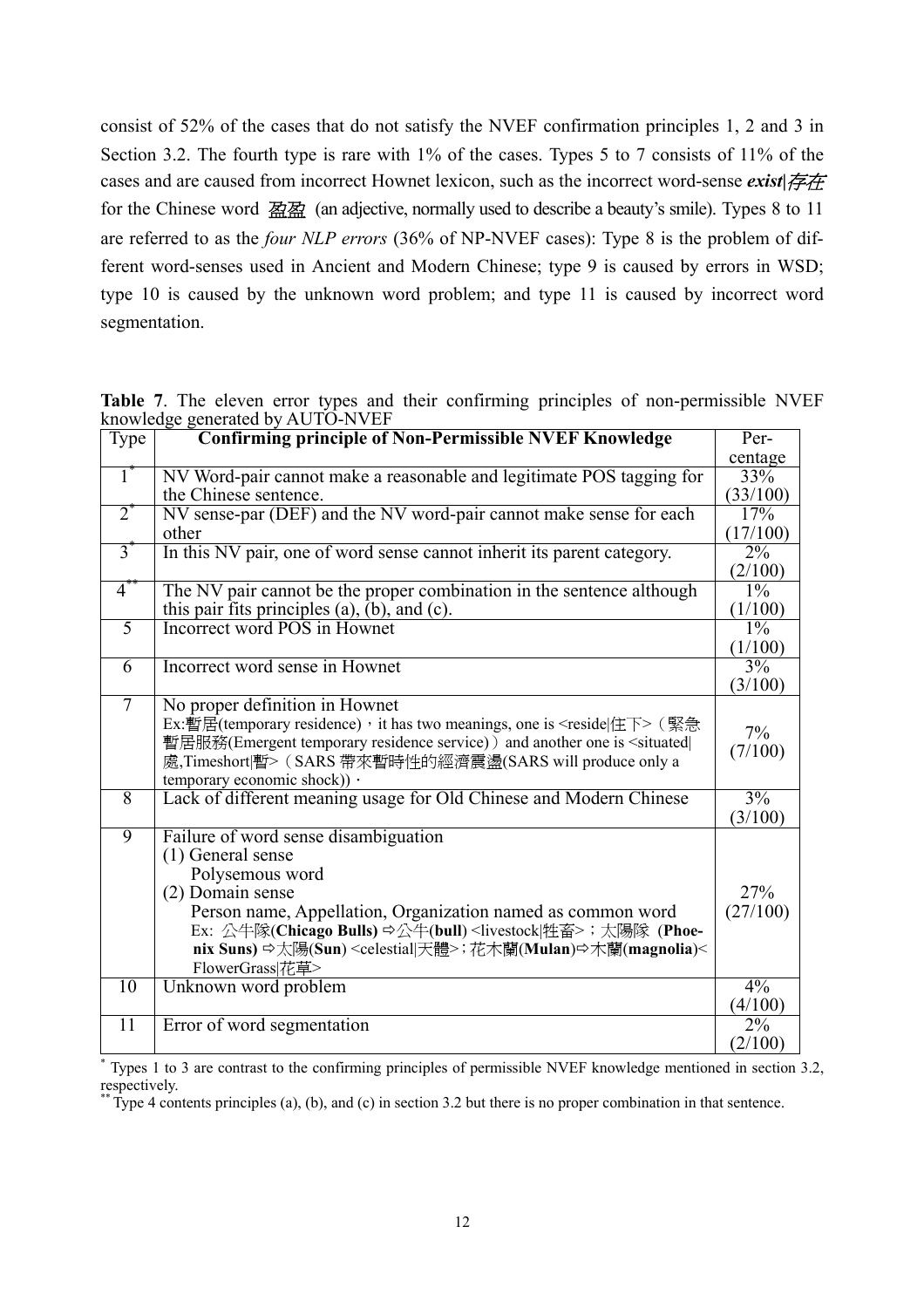| <b>NP</b>      | $\sim$ 0.00 m parentheses, $\sim$ / moons $\sim$ 1<br><b>Sentence</b> | $\mu$ and $\mu$ and $\mu$ and $\mu$ and $\mu$ and $\mu$ and $\mu$ and $\mu$ and $\mu$ and $\mu$ and $\mu$ and $\mu$ and $\mu$ and $\mu$ and $\mu$ and $\mu$ and $\mu$ and $\mu$ and $\mu$ and $\mu$ and $\mu$ and $\mu$ and $\mu$ and $\mu$ and $\mu$<br><b>Noun</b> (English explanation) | Verb (English explanation)    |
|----------------|-----------------------------------------------------------------------|--------------------------------------------------------------------------------------------------------------------------------------------------------------------------------------------------------------------------------------------------------------------------------------------|-------------------------------|
| type           | (English explanation)                                                 | <b>DEF</b>                                                                                                                                                                                                                                                                                 | <b>DEF</b>                    |
|                | 警方維護地方[治安]<辛勞>                                                        | 治安 (public security)                                                                                                                                                                                                                                                                       | 辛勞 (work hard)                |
| $\mathbf{1}$   | (Police work hard to safeguard                                        | attributel屬性,circumstancesl境況,safel                                                                                                                                                                                                                                                        | endeavourl賣力                  |
|                | the locality security.)                                               | 安,politicsl政,&organizationl組織                                                                                                                                                                                                                                                              |                               |
|                | <模糊>的[白宮]景象                                                           | 白宮 (White House)                                                                                                                                                                                                                                                                           | 模糊 (vague)                    |
| $\overline{2}$ | (White House looked vague in                                          | housel房屋, institutionl機構, #politicsl                                                                                                                                                                                                                                                       | PolysemousWordl多義             |
|                | the heavy fog.)                                                       | 政,(USI美國)                                                                                                                                                                                                                                                                                  | 詞,CauseToDol使動,mixl混合         |
|                | <生活>條件[不足]                                                            | 不足 (lackness)                                                                                                                                                                                                                                                                              | 生活 (life)                     |
| 3              | (Lack of living condtions)                                            | attributel屬性,fullnessl空滿,incompletel                                                                                                                                                                                                                                                       | alivel活著                      |
|                |                                                                       | 缺, & entityl實體                                                                                                                                                                                                                                                                             |                               |
|                | 網路帶給[企業]許多<便利>                                                        | 企業 (Industry)                                                                                                                                                                                                                                                                              | 便利 (benefit)                  |
| $\overline{4}$ | (Internet brings numerous bene-                                       | InstitutePlacel場所,*producel製造,*selll                                                                                                                                                                                                                                                       | benefitl便利                    |
|                | fits to industries.)                                                  | 賣,industriall工,commerciall商                                                                                                                                                                                                                                                                |                               |
|                | <盈盈>「笑靨]                                                              | 笑靨 (a smiling face)                                                                                                                                                                                                                                                                        | 盈盈 (an adjective, normally to |
| 5              | (smile radiantly)                                                     | part 部件,%human 人,skin 皮                                                                                                                                                                                                                                                                    | describe a beauty's smile)    |
|                |                                                                       |                                                                                                                                                                                                                                                                                            | exist存在                       |
|                | 保費較貴的<壽險>[保單]                                                         | 保單 (insurance policy)                                                                                                                                                                                                                                                                      | 壽險 (life insurance)           |
| 6              | (higher fare life insurance policy)                                   | bill票據,*guarantee 保證                                                                                                                                                                                                                                                                       | guarantee 保證,scope=die 死,     |
|                |                                                                       |                                                                                                                                                                                                                                                                                            | commercial商                   |
|                | 債券型基金吸金[存款]<失血>                                                       | 存款 (bank savings)                                                                                                                                                                                                                                                                          | 失血 (bleed or loss(only use in |
| 7              | Bond foundation makes profit                                          | moneyl貨幣, \$SetAsidel留存                                                                                                                                                                                                                                                                    | finance diction))             |
|                | but savings is loss                                                   |                                                                                                                                                                                                                                                                                            | bleedl出血                      |
|                | 華南[銀行] 中山<分行>                                                         | 銀行 (bank)                                                                                                                                                                                                                                                                                  | 分行 (branch)                   |
| 8              | (Hwa-Nan Bank Jung-San Branch)                                        | InstitutePlace 場所,@Set                                                                                                                                                                                                                                                                     | separate 分離                   |
|                |                                                                       | Aside 留存,@TakeBack 取回,@lend 借                                                                                                                                                                                                                                                              |                               |
|                |                                                                       | 出,#wealth 錢財,commercial 商                                                                                                                                                                                                                                                                  |                               |
| 9              | [根據]<調査>                                                              | 根據 (evidence)                                                                                                                                                                                                                                                                              | 調査 (investigate)              |
|                | (according to the investigation)                                      | information 信息                                                                                                                                                                                                                                                                             | investigate 調査                |
| 10             | <零售>[通路]                                                              | 通路 (route)                                                                                                                                                                                                                                                                                 | 零售 (retail sell)              |
|                | (retail sell routes)                                                  | facilities 設施, route   路                                                                                                                                                                                                                                                                   | sell 賣                        |
| 11             | 從今日<起到> 5[月底]                                                         | 月底 (the end of month)                                                                                                                                                                                                                                                                      | 起到 (to elaborate)             |
|                | (from today to the end of May)                                        | time 時間,ending 末,month 月                                                                                                                                                                                                                                                                   | do 做                          |

**Table 8.** Examples of the eleven types of non-permissible NVEF knowledge. (The English words in parentheses, symbols  $\lceil \rceil$  and  $\leq$  are there for explanatory purposes only.)

Table 8 gives the examples for the eleven types of NP-NVEF knowledge. From Tables 8 and 9, 11% of NP-NVEF cases can be resolved by correcting the error lexicon in original Hownet. For the four NLP errors, these cases could be improved with the support of other techniques such as WSD ([Resnik *et al*. 2000, Yang *et al*. 2002]), unknown word identification ([Chang *et al*. 1997, Lai *et al*. 2000, Chen *et al*. 2002, Sun *et al*. 2002 and Tsai *et al*. 2003]) and word segmentation ([Sproat *et al*. 1996, Teahan *et al*. 2000]).

## **4. Conclusion and Directions for Future Research**

In this paper, we present an auto-discovery system of NVEF knowledge that can be used to automatically generate a large scale NVEF knowledge for NLP. The experimental results shows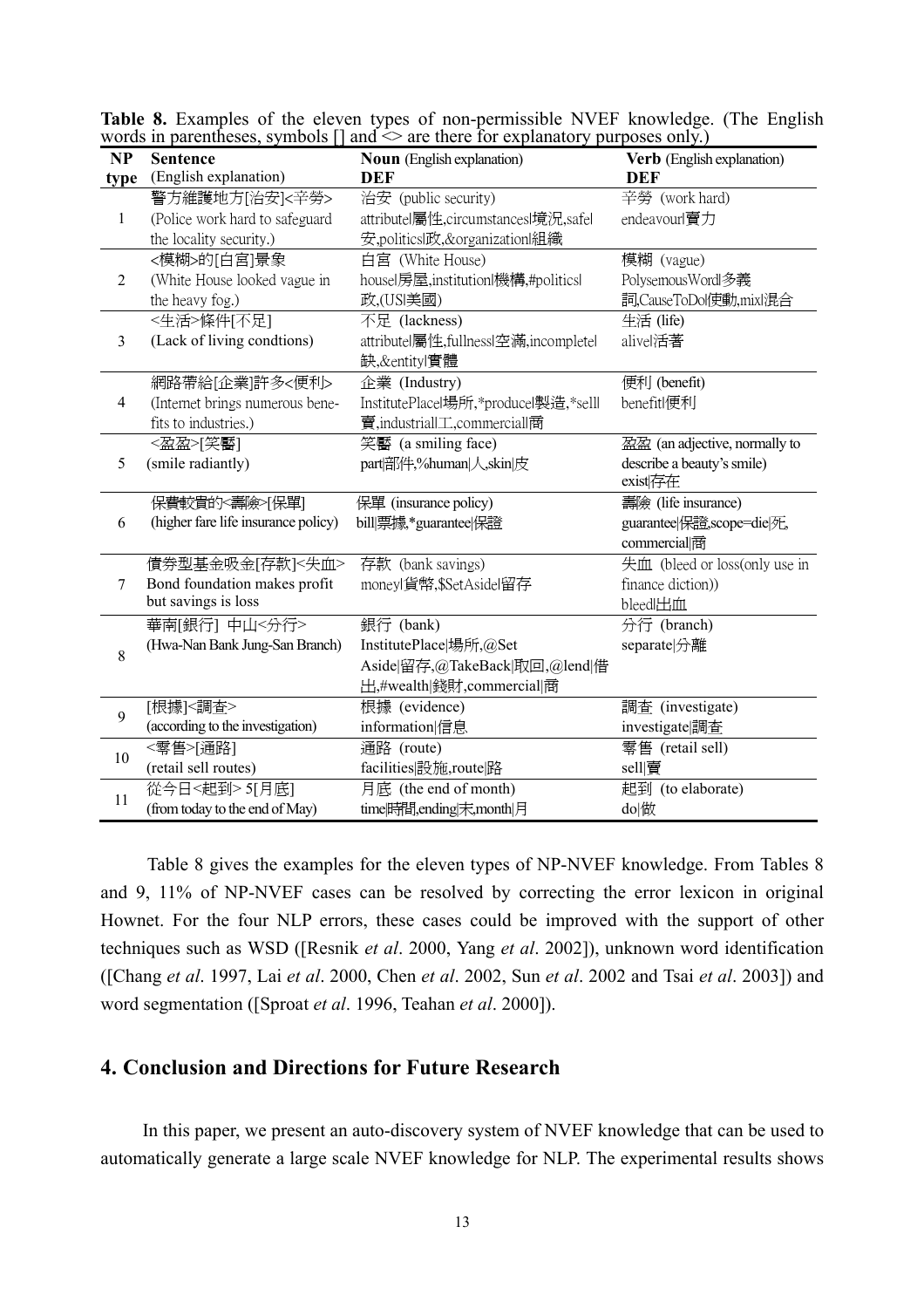that AUTO-NVEF achieves a NVEF accuracy of 98.52%. By applying AUTO-NVEF to the 2001 *UDN* corpus, we create 167,203 NVEF sense-pairs (8.6M) and 317,820 NVEF word-pairs (10.1M) on the NVEF-KR tree. Using this collection of NVEF knowledge, we have designed an NVEF word-pair identifier [Tsai *et al*. 2002] to achieve a WSD accuracy of 93.7% and a STW accuracy of 99.66% for the NVEF related portion in Chinese sentences. The acquired NVEF knowledge can cover 48% and 50% of NV-sentences in *ASBC* and in 2001 *UDN* corpus, respectively.

Our database for the NVEF knowledge has not been completed. Currently, there are 66.34% (=6,641/10,011) of the noun-senses in Hownet have been considered in the NVEF knowledge construction. The remaining 33.66% of the noun-senses in Hownet not dealt with yet are caused by two problems: (1) those words with ploy-noun-senses or poly-verb-senses, which are difficult to be resolved by WSD, especially those single-character words; and (2) corpus sparseness. We will continue expanding our NVEF knowledge through other corpora. The mechanism of AUTO-NVEF will be extended to auto-generate other meaningful co-occurrence semantic restrictions, in particular, noun-noun association frame (NNAF) pairs, noun-adjective grammar frame (NAGF) pairs and verb-adverb grammar frame (VDGF) pairs. As of our knowledge, the NVEF/NNAF/NAGF/VDGF pairs are the four most important co-occurrence semantic restrictions for language understanding.

Since the creation of NVEF knowledge bears no particular application in mind, and still it can be used to effectively resolve the WSD and STW problems, the NVEF knowledge is potentially application independent for NLP. We shall further investigate the effectiveness of NVEF knowledge in other NLP applications, such as syllable/speech understanding and full/shallow parsing.

### **5. Acknowledgements**

We are grateful to our colleagues in the Intelligent Agent Systems Lab. (IASL), Li-Yeng Chiu, Mark Shia, Gladys Hsieh, Masia Yu, Yi-Fan Chang, Jeng-Woei Su and Win-wei Mai, who helped us create and verify all the necessary NVEF knowledge and tools for this study. We would also like to thank Prof. Zhen-Dong Dong for providing us with the Hownet dictionary.

## **Reference**

- Carey, S., "The origin and evolution of everyday concepts (In R. N. Giere, ed.)," *Cognitive Models of Science*, Minneapolis: University of Minnesota Press, 1992.
- Chang, J. S. and K. Y. Su, "An Unsupervised Iterative Method for Chinese New Lexicon Extraction," *International Journal of Computational Linguistics & Chinese language Processing*,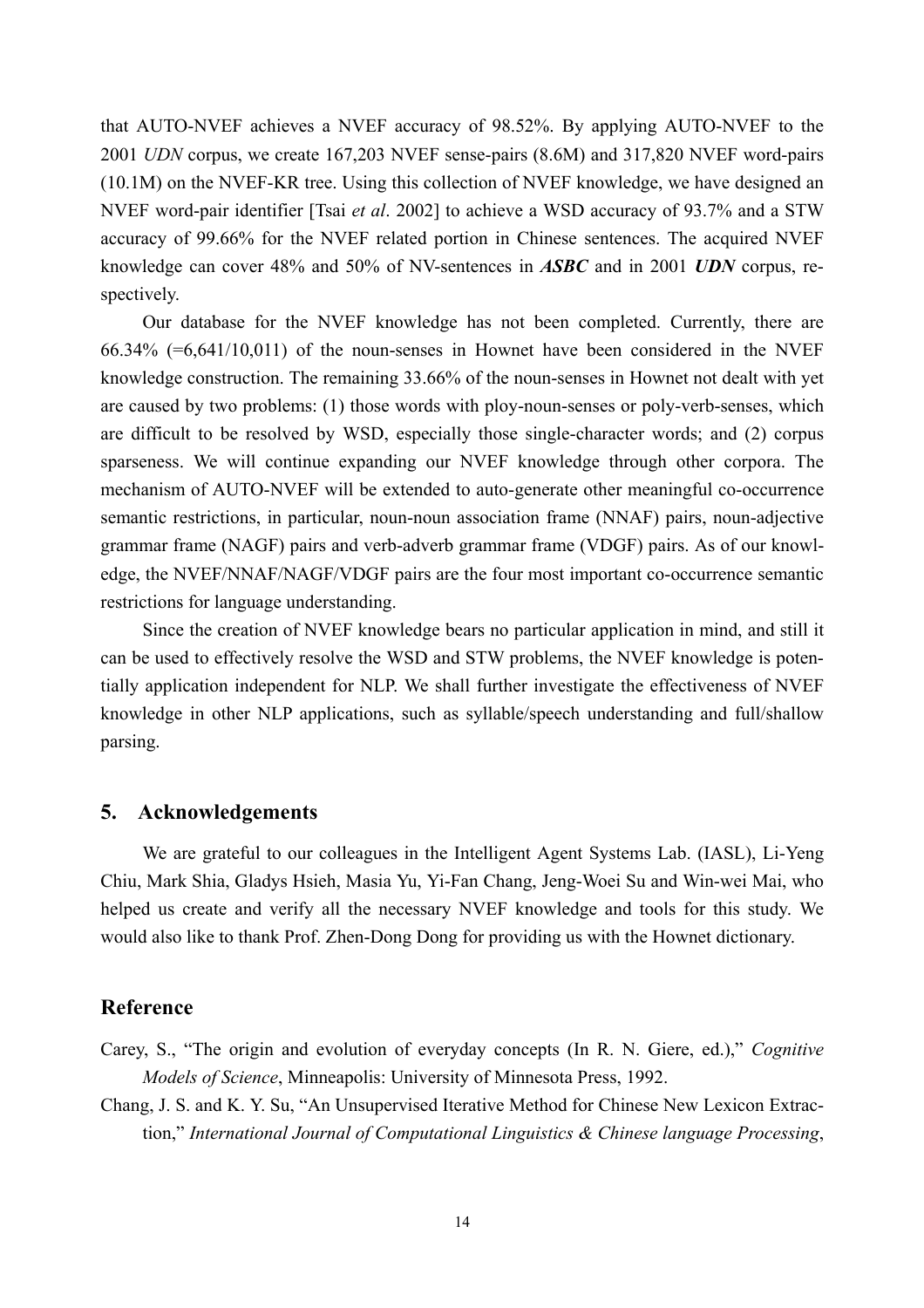1997Choueka, Y. and S. Lusignan, "A Connectionist Scheme for Modeling Word Sense Disambiguation," *Cognition and Brain Theory*, 6 (1) 1983, pp.89-120.

- Chen, K. J. and W. Y. Ma, "Unknown Word Extraction for Chinese Documents," *Proceedings of 19th COLING 2002*, Taipei, pp.169-175
- Chu, S. C. R., *Chinese Grammar and English Grammar: a Comparative Study*, The Commerical Press, Ltd. The Republic of China, 1982
- CKIP. *Technical Report no. 95-02, the content and illustration of Sinica corpus of Academia Sinica*. Institute of Information Science, Academia Sinica, 1995. [http://godel.iis.sinica.edu.tw/CKIP/r\\_content.html](http://godel.iis.sinica.edu.tw/CKIP/r_content.html)
- Dong, Z. and Q. Dong, *Hownet*, <http://www.keenage.com/>
- Fromkin, V. and R. Rodman, *An Introduction to Language*, Sixth Edition, Holt, Rinehart and Winston, 1998
- Krovetz, R. and W. B. Croft, "Lexical Ambiguity and Information Retrieval," *ACM Transactions on Information Systems*, 10 (2), 1992, pp.115-141.
- Lai, Y. S. and Wu, C. H., "Unknown Word and Phrase Extraction Using a Phrase-Like-Unit-based Likelihood Ratio," *International Journal of Computer Processing Oriental Language*, 13(1), pp.83-95
- Li, N. C. and S. A. Thompson, Mandarin Chinese: a Functional Reference Grammar, The Crane Publishing Co., Ltd. Taipei, Taiwan, 1997
- On-Line United Daily News,<http://udnnews.com/NEWS/>
- Resnik, P. and D. Yarowsky, "Distinguishing Systems and Distinguishing Senses: New Evaluation Methods for Word Sense Disambiguation," *Natural Language Engineering*, 5 (3), 2000, pp.113-133.
- Small, S., and G. Cottrell, and M. E. Tannenhaus, *Lexical Ambiguity Resolution*, Morgan Kaufmann, Palo Alto, Calif., 1988.
- Sun, J., J. Gao, L. Zhang, M. Zhou and C. Huang, "Chinese Named Entity Identification Using Class-based Language Model," *Proceedings of 19th COLING 2002*, Taipei, pp.967-973
- Sproat, R. and C. Shih, "A Stochastic Finite-State Word-Segmentation Algorithm for Chinese," *Computational Linguistics*, 22(3), 1996, pp.377-404
- Teahan, W.J., Wen, Y., McNab, R.J., Witten, I.H., "A compression-based algorithm for chinese word segmentation," *Computational Linguistics*, 26, 2000, pp.375-393
- Tsai, J. L, W. L. Hsu and J. W. Su, "Word sense disambiguation and sense-based NV event-frame identifier," *Computational Linguistics and Chinese Language Processing,* Vol. 7, No. 1, February 2002, pp.29-46
- Tsai, J. L, W. L. Hsu, "Applying NVEF Word-Pair Identifier to the Chinese Syllable-to-Word Conversion Problem," *Proceedings of 19th COLING 2002*, Taipei, pp.1016-1022
- Tsai, J. L, C. L. Sung and W. L. Hsu, "Chinese Word Auto-Confirming Agent," *Proceeding of ROCLING XV*, 2003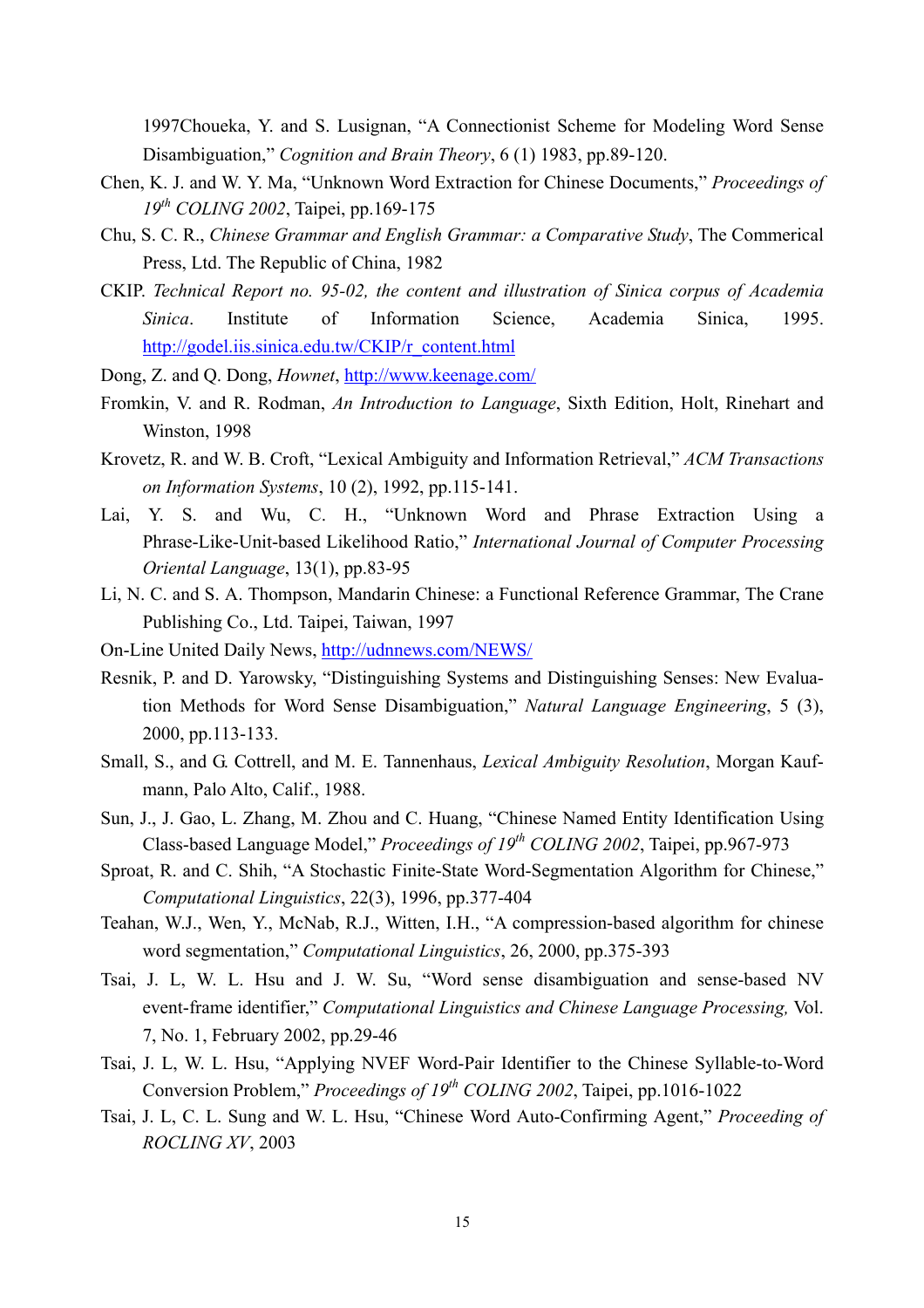Yang, X. and Li T., "A study of Semantic Disambiguation Based on HowNet," *Computational Linguistics and Chinese Language Processing,* Vol. 7, No. 1, February 2002, pp.47-78

陳克健,洪偉美,"中文裏「動—名」述賓結構與「動—名」偏正結構的分析," *Communication of COLIPS*, 6(2), 1996, pp.73-79

胡裕樹,范曉, 動詞研究, 河南大學出版社, 1995